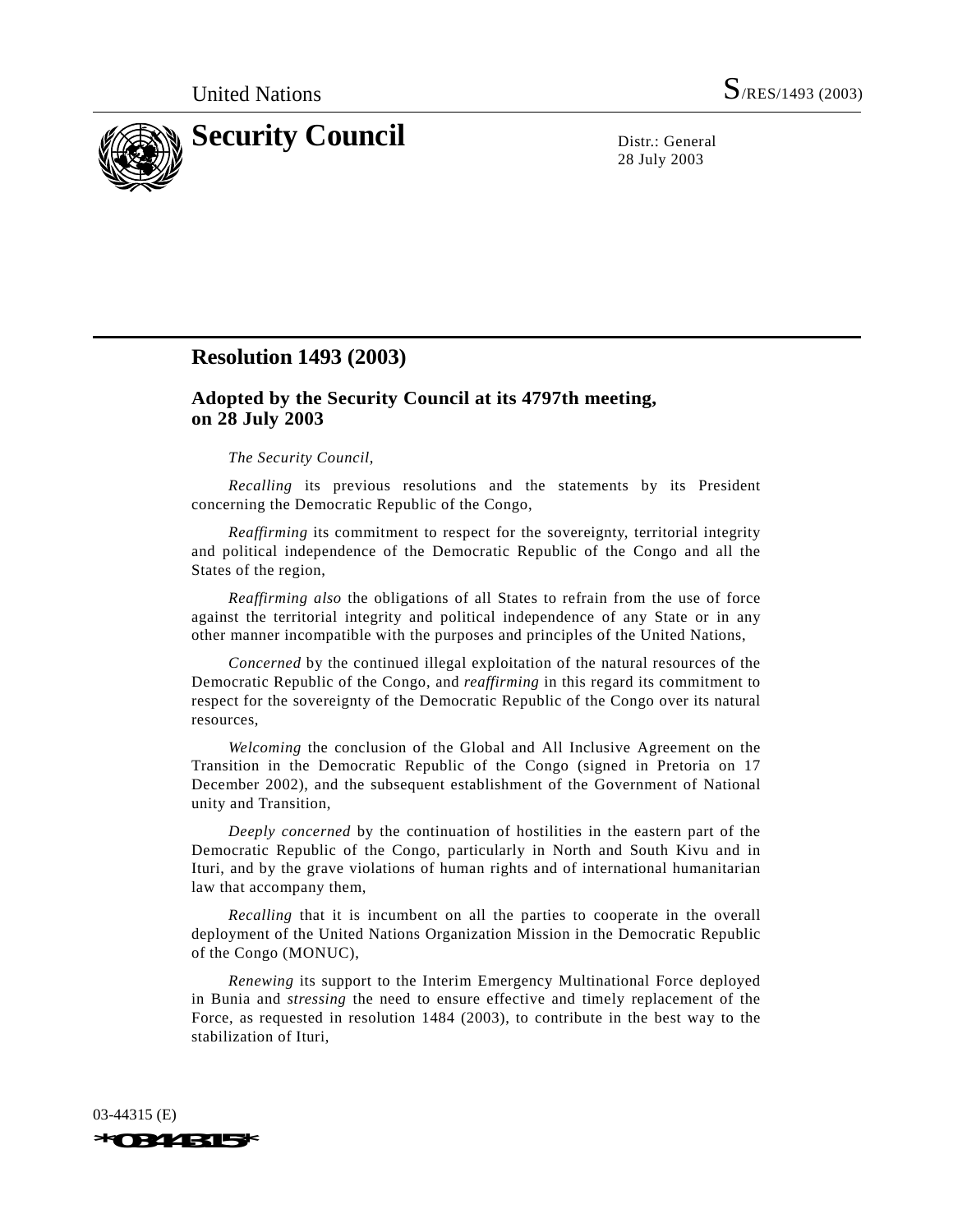*Taking note* of the second special report of the Secretary-General on MONUC, of 27 May 2003 (S/2003/566), and of its recommendations,

*Taking note also* of the report of the Security Council Mission to Central Africa, of 18 June 2003 (S/2003/653),

*Noting* that the situation in the Democratic Republic of the Congo continues to constitute a threat to international peace and security in the region,

*Acting* under Chapter VII of the Charter of the United Nations,

1. *Expresses satisfaction* at the promulgation, on 4 April 2003, of the Transitional Constitution in the Democratic Republic of the Congo and at the formation, announced on 30 June 2003, of the Government of National unity and Transition, *encourages* the Congolese parties to take the necessary decisions in order to allow the transitional institutions to begin functioning effectively, and *encourages* them also in this regard to include representatives of the interim institutions that emerged from the *Ituri Pacification Commission* in the transitional institutions;

2. *Decides* to extend the mandate of MONUC until 30 July 2004;

3. *Notes with appreciation* the recommendations in the second special report of the Secretary-General and *authorizes* increasing the military strength of MONUC to 10,800 personnel;

4. *Requests* the Secretary-General to ensure, through his Special Representative for the Democratic Republic of the Congo, who convenes the International Committee in support of the Transition, the coordination of all the activities of the United Nations system in the Democratic Republic of the Congo, and to facilitate coordination with other national and international actors of activities in support of the transition;

5. *Encourages* MONUC, in coordination with other United Nations agencies, donors and non-governmental organizations, to provide assistance, during the transition period, for the reform of the security forces, the re-establishment of a State based on the rule of law and the preparation and holding of elections, throughout the territory of the Democratic Republic of the Congo, and *welcomes*, in this regard, the efforts of the Member States to support the transition and national reconciliation;

6. *Approves* the temporary deployment of MONUC personnel intended, during the first months of the establishment of the transitional institutions, to participate in a multi-layer security system in Kinshasa in accordance with paragraphs 35 to 38 of the second special report of the Secretary-General, *approves also* the reconfiguration of the MONUC civilian police component as outlined in paragraph 42 of that report, and *encourages* MONUC to continue to support police development in areas of urgent need;

7. *Encourages* donors to support the establishment of an integrated Congolese police unit and *approves* the provision by MONUC of the additional assistance that might be needed for its training;

8. *Strongly* c*ondemns* the acts of violence systematically perpetrated against civilians, including the massacres, as well as other atrocities and violations of international humanitarian law and human rights, in particular, sexual violence against women and girls, *stresses* the need to bring to justice those responsible, including those at the command level, and *urges* all parties, including the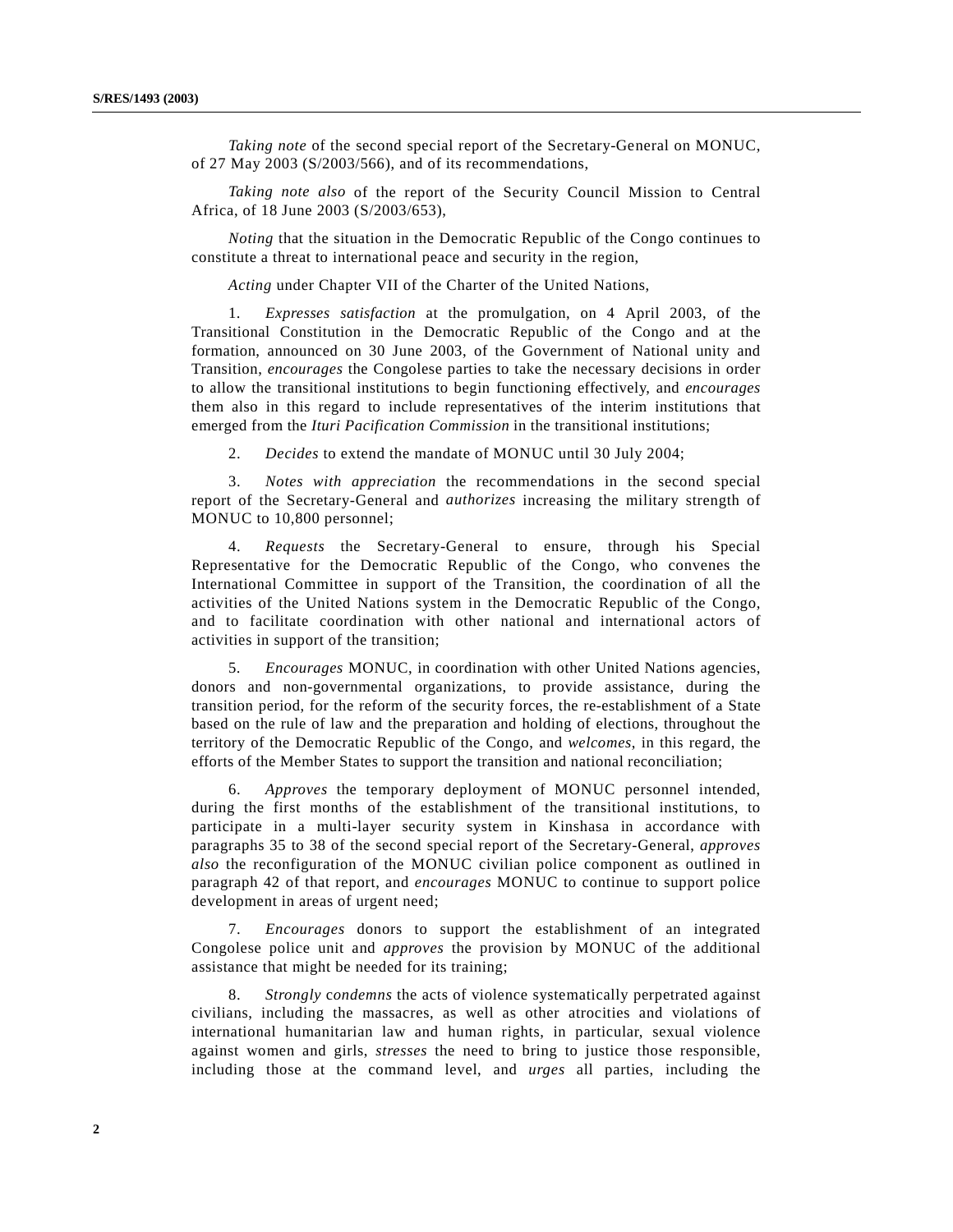Government of the Democratic Republic of the Congo, to take all necessary steps to prevent further violations of human rights and international humanitarian law, in particular those committed against civilians;

9. *Reaffirms* the importance of a gender perspective in peacekeeping operations in accordance with resolution 1325 (2000), *recalls* the need to address violence against women and girls as a tool of warfare, and in this respect *encourages* MONUC to continue to actively address this issue; and *calls* on MONUC to increase the deployment of women as military observers as well as in other capacities;

10. *Reaffirms* that all Congolese parties have an obligation to respect human rights, international humanitarian law and the security and well-being of the civilian population;

11. *Urges* the Government of National unity and Transition to ensure that the protection of human rights and the establishment of a State based on the rule of law and of an independent judiciary are among its highest priorities, including the establishment of the necessary institutions as reflected in the Global and Allinclusive agreement, *encourages* the Secretary-General, through his Special Representative, and the United Nations High Commissioner for Human Rights to coordinate their efforts in particular to assist the transitional authorities of the Democratic Republic of the Congo in order to put an end to impunity, and *encourages also* the African Union to play a role in this regard;

12. *States that it is profoundly preoccupied* by the humanitarian situation throughout the country and, in particular, in the eastern regions, and *demands* that all the parties guarantee the security of the civilian population thereby enabling MONUC and humanitarian organizations to have total, unrestricted and immediate access to the population groups in need;

13. *Strongly condemns* the continued recruitment and use of children in the hostilities in the Democratic Republic of the Congo, especially in North and South Kivu and in Ituri, and *reiterates* the request addressed to all the parties, in Security Council resolution 1460 (2003) to provide the Special Representative of the Secretary-General with information on the measures that they have taken to put an end to the recruitment and use of children in their armed components, as well as the requests concerning the protection of children set forth in resolution 1261 (1999) and subsequent resolutions;

14. *Strongly condemns* the continuing armed conflict in the eastern part of the Democratic Republic of the Congo especially the serious ceasefire violations that occurred recently in North and South Kivu, including in particular the offensives by the Congolese Rally for Democracy (RCD-Goma), *demands* that all the parties, in compliance with the Bujumbura "Acte d'Engagement" of 19 June 2003, establish without delay or precondition the full cessation of hostilities and withdraw to the positions agreed to in the Kampala/Harare disengagement plans, and that they refrain from any provocative action;

15. *Demands* that all the parties desist from any interference with freedom of movement of United Nations personnel, *recalls* that all the parties have the obligation to provide full and unhindered access to MONUC to allow it to carry out its mandate, and *asks* the Special Representative of the Secretary-General to report any failure to comply with this obligation;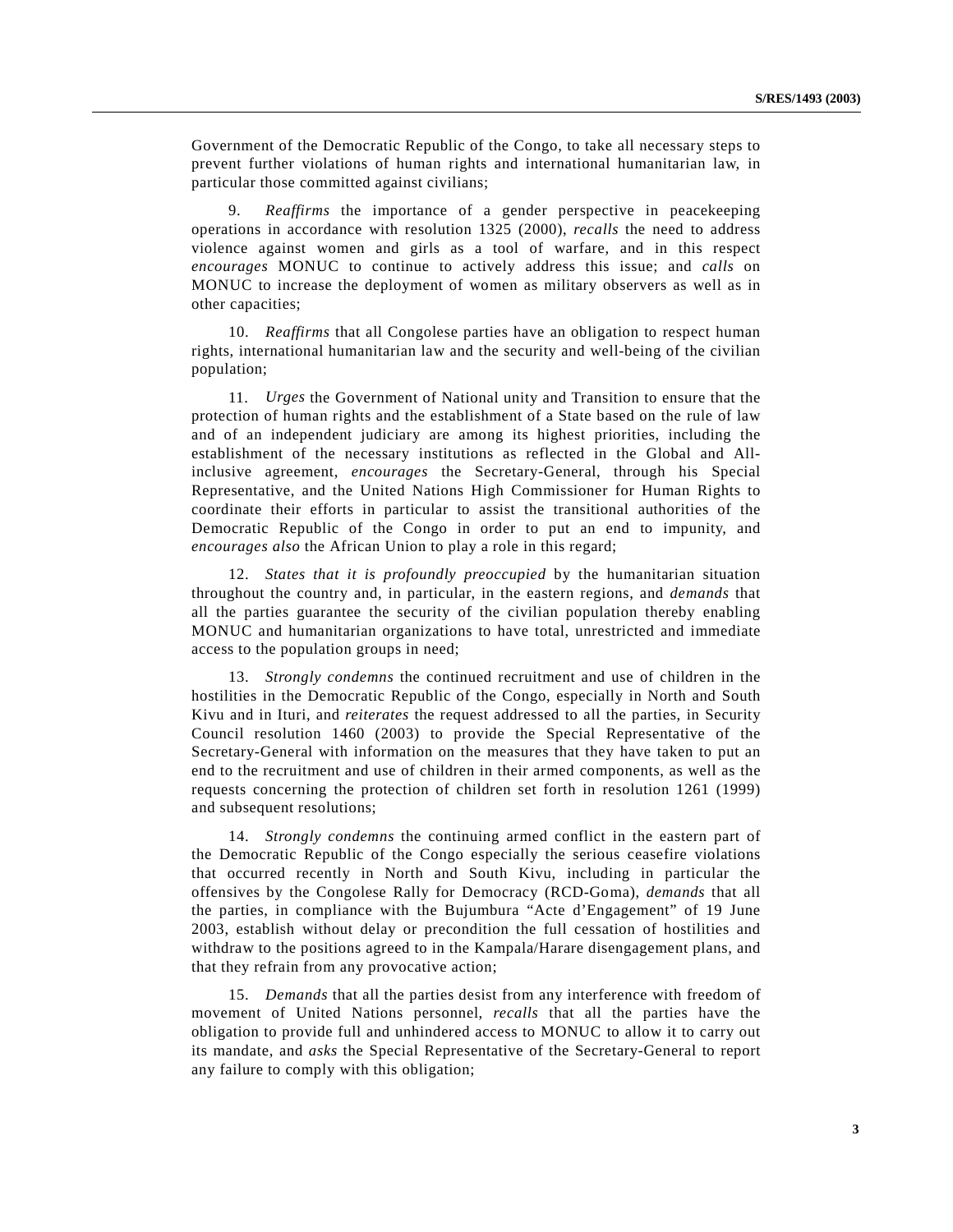16. *Expresses concern* at the fact that the continuing hostilities in the eastern part of the Democratic Republic of the Congo are seriously compromising MONUC action in the process of the disarmament, demobilization, repatriation, reintegration or resettlement (DDRRR) of the foreign armed groups referred to in chapter 9.1 of the Lusaka Ceasefire Agreement (S/1999/815), *urges* all the parties concerned to cooperate with MONUC and *underscores* the importance of making rapid and appreciable progress in that process;

17. *Authorizes* MONUC to assist the Government of National Unity and Transition in disarming and demobilizing those Congolese combatants who may voluntarily decide to enter the disarmament, demobilization and reintegration (DDR) process within the framework of the Multi-Country Demobilization and Reintegration Programme, pending the establishment of a national DDR programme in coordination with the United Nations Development Programme and other agencies concerned;

18. *Demands* that all States and in particular those in the region, including the Democratic Republic of the Congo, ensure that no direct or indirect assistance, especially military or financial assistance, is given to the movements and armed groups present in the Democratic Republic of the Congo;

19. *Demands* that all parties provide full access to MONUC military observers, including in ports, airports, airfields, military bases and border crossings, and *requests* the Secretary-General to deploy MONUC military observers in North and South Kivu and in Ituri and to report to the Security Council regularly on the position of the movements and armed groups and on information concerning arms supply and the presence of foreign military, especially by monitoring the use of landing strips in that region;

20. *Decides* that all States, including the Democratic Republic of the Congo, shall, for an initial period of 12 months from the adoption of this resolution, take the necessary measures to prevent the direct or indirect supply, sale or transfer, from their territories or by their nationals, or using their flag vessels or aircraft, of arms and any related materiel, and the provision of any assistance, advice or training related to military activities, to all foreign and Congolese armed groups and militias operating in the territory of North and South Kivu and of Ituri, and to groups not party to the Global and All-inclusive agreement, in the Democratic Republic of the Congo;

21. *Decides* that the measures imposed by paragraph 20 above shall not apply to:

- supplies to MONUC, the Interim Emergency Multinational Force deployed in Bunia and the integrated Congolese national army and police forces;
- supplies of non-lethal military equipment intended solely for humanitarian or protective use, and related technical assistance and training as notified in advance to the Secretary-General through its Special Representative;

22. *Decides* that, at the end of the initial 12 months, the Security Council will review the situation in the Democratic Republic of the Congo and in particular in the eastern part of the country, with a view to renewing the measures stipulated in paragraph 20 above if no significant progress has been made in the peace process, in particular an end to support for armed groups, an effective ceasefire and progress in the DDRRR by foreign and Congolese armed groups;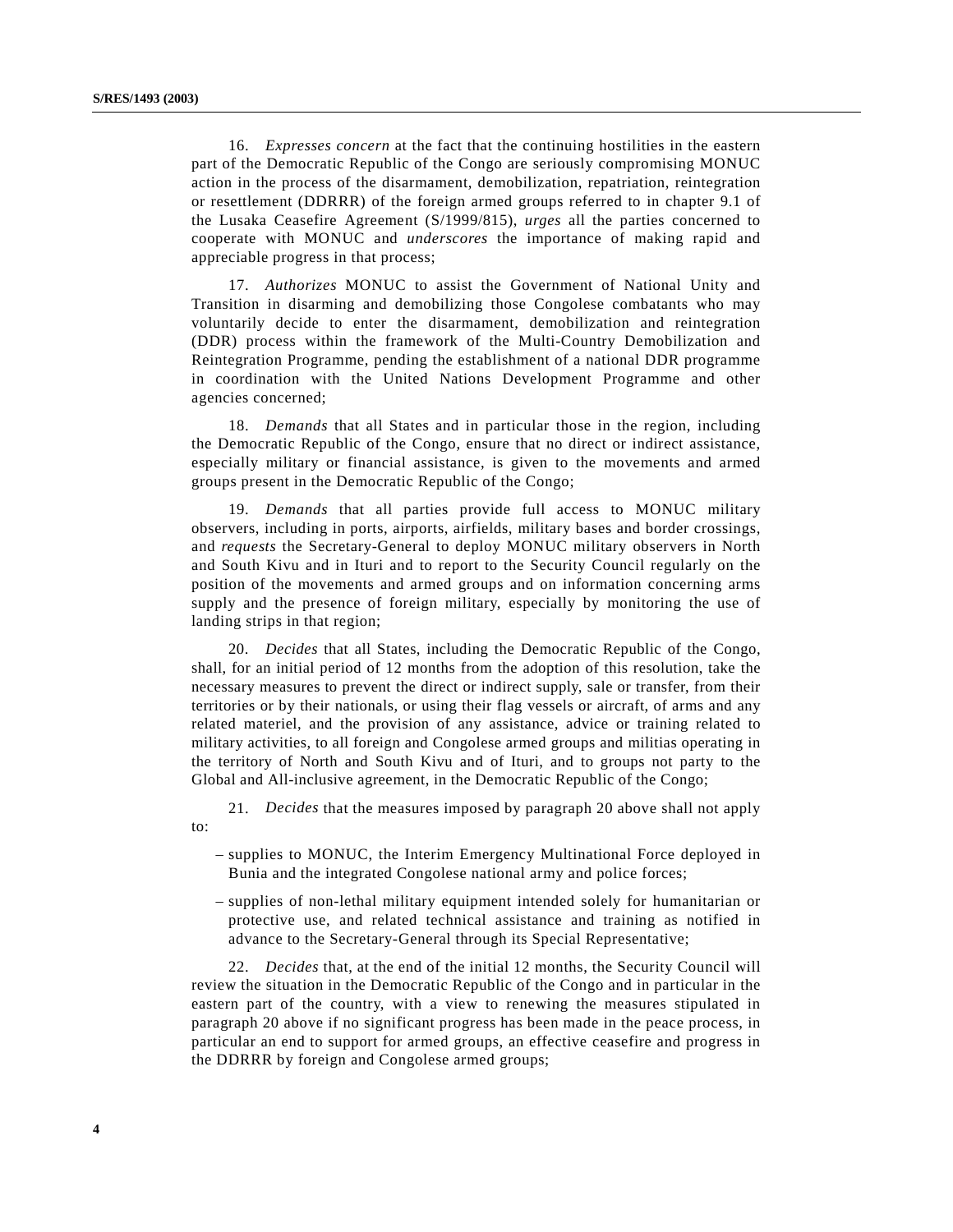23. *Expresses its determination* closely to monitor compliance with the measures laid down in paragraph 20 and to consider necessary steps to ensure the effective monitoring and implementation of these measures, including the possible establishment of a monitoring mechanism;

24. *Urges* the States neighbouring the Democratic Republic of the Congo, particularly Rwanda and Uganda, which have an influence over movements and armed groups operating in the territory of the Democratic Republic of the Congo, to exercise a positive influence on them to settle their disputes by peaceful means and join in the process of national reconciliation;

25. *Authorizes* MONUC to take the necessary measures in the areas of deployment of its armed units, and as it deems it within its capabilities:

- to protect United Nations personnel, facilities, installations and equipment;
- to ensure the security and freedom of movement of its personnel, including in particular those engaged in missions of observation, verification or DDRRR;
- to protect civilians and humanitarian workers under imminent threat of physical violence;
- and to contribute to the improvement of the security conditions in which humanitarian assistance is provided;

26. *Authorizes* MONUC to use all necessary means to fulfil its mandate in the Ituri district and, as it deems it within its capabilities, in North and South Kivu;

27. *Requests* the Secretary-General to deploy in the Ituri district, as soon as possible, the tactical brigade-size force whose concept of operation is set out in paragraphs 48 to 54 of his second special report, including the reinforced MONUC presence in Bunia by mid-August 2003 as requested in resolution 1484 (2003), particularly with a view to helping to stabilize the security conditions and improving the humanitarian situation, ensuring the protection of airfields and displaced persons living in camps and, if the circumstances warrant it, helping to ensure the security of the civilian population and the personnel of the United Nations and the humanitarian organizations in Bunia and its environs and eventually, as the situation permits, in other parts of Ituri;

28. *Condemns* categorically the illegal exploitation of the natural resources and other sources of wealth of the Democratic Republic of the Congo and *expresses its intention* to consider means that could be used to end it, *awaits with interest* the report to be submitted shortly by the group of experts on such illegal exploitation and on the link that exists between it and the continuation of hostilities, and *demands* that all parties and interested States offer full cooperation to the group of experts;

29. *Encourages* the Governments of the Democratic Republic of the Congo, Rwanda, Uganda and Burundi to take steps to normalize their relations and cooperate in assuring mutual security along their common borders, and *invites* these Governments to conclude good-neighbourly agreements among themselves;

30. *Reaffirms* that an international conference on peace, security, democracy and development in the Great Lakes region of Africa, with participation by all the Governments of the region and all the other parties concerned, should be organized at the appropriate time under the aegis of the United Nations and the African Union